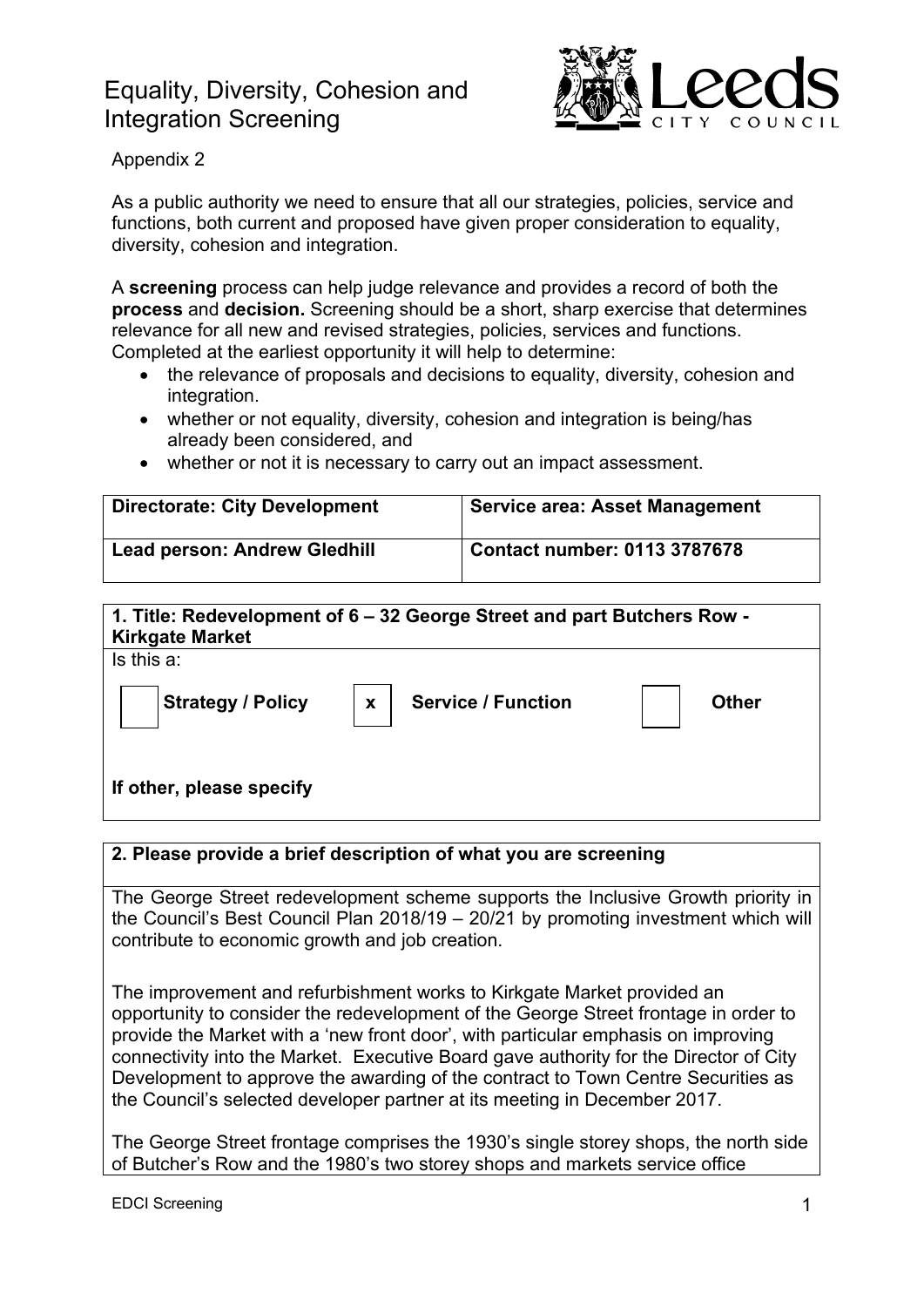accommodation. Since the last report to the Council's Executive Board, officers have engaged with tenants of the shops and office accommodation and have worked to relocate and/or compensate tenant accordingly thereby resulting in all the units now being vacant.

The scheme proposals are to be DDA compliant

#### **3. Relevance to equality, diversity, cohesion and integration**

All the council's strategies/policies, services/functions affect service users, employees or the wider community – city wide or more local. These will also have a greater/lesser relevance to equality, diversity, cohesion and integration.

The following questions will help you to identify how relevant your proposals are.

When considering these questions think about age, carers, disability, gender reassignment, race, religion or belief, sex, sexual orientation. Also those areas that impact on or relate to equality: tackling poverty and improving health and well-being.

| <b>Questions</b>                                                                                                                                                                                                          | <b>Yes</b> | <b>No</b> |
|---------------------------------------------------------------------------------------------------------------------------------------------------------------------------------------------------------------------------|------------|-----------|
| Is there an existing or likely differential impact for the different<br>equality characteristics?                                                                                                                         |            | X         |
| Have there been or likely to be any public concerns about the<br>policy or proposal?                                                                                                                                      |            | X         |
| Could the proposal affect how our services, commissioning or<br>procurement activities are organised, provided, located and by<br>whom?                                                                                   |            | X         |
| Could the proposal affect our workforce or employment<br>practices?                                                                                                                                                       |            | X         |
| Does the proposal involve or will it have an impact on<br>Eliminating unlawful discrimination, victimisation and<br>$\bullet$<br>harassment<br>Advancing equality of opportunity<br>$\bullet$<br>Fostering good relations |            | X         |

If you have answered **no** to the questions above please complete **sections 6 and 7**

If you have answered **yes** to any of the above and;

- Believe you have already considered the impact on equality, diversity, cohesion and integration within your proposal please go to **section 4.**
- Are not already considering the impact on equality, diversity, cohesion and integration within your proposal please go to **section 5.**

## **4. Considering the impact on equality, diversity, cohesion and integration**

If you can demonstrate you have considered how your proposals impact on equality, diversity, cohesion and integration you have carried out an impact assessment.

Please provide specific details for all three areas below (use the prompts for guidance).

EDCI Screening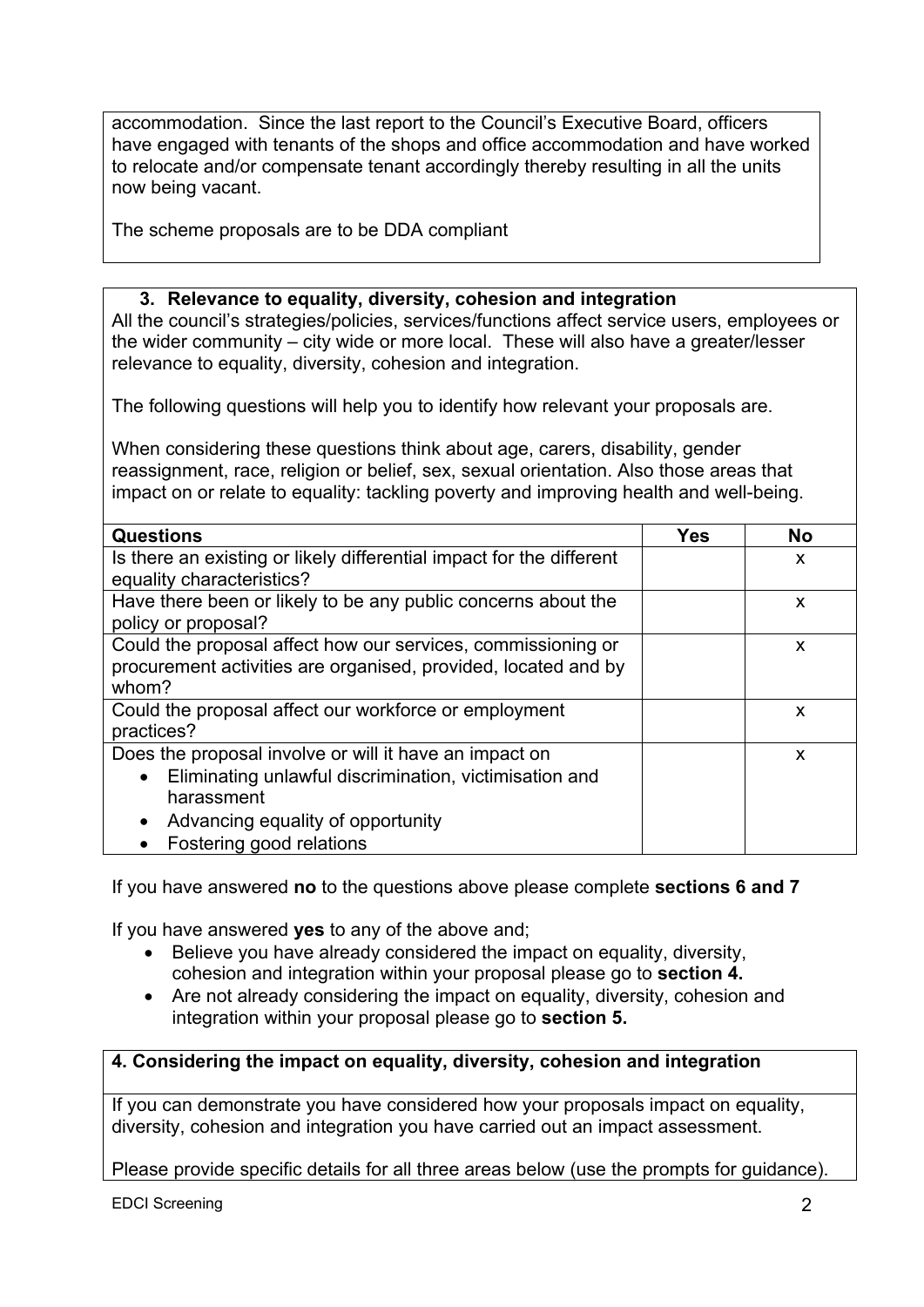**How have you considered equality, diversity, cohesion and integration?**  (**think about** the scope of the proposal, who is likely to be affected, equality related information, gaps in information and plans to address, consultation and engagement activities (taken place or planned) with those likely to be affected)

#### **Key findings**

**(think about** any potential positive and negative impact on different equality characteristics, potential to promote strong and positive relationships between groups, potential to bring groups/communities into increased contact with each other, perception that the proposal could benefit one group at the expense of another)

#### **Actions**

**(think about** how you will promote positive impact and remove/ reduce negative impact)

**5.** If you are **not** already considering the impact on equality, diversity, cohesion and integration you **will need to carry out an impact assessment**.

| Date to scope and plan your impact assessment:                         | N/A. All potential impacts have<br>been mitigated |
|------------------------------------------------------------------------|---------------------------------------------------|
| Date to complete your impact assessment                                | As above                                          |
| Lead person for your impact assessment<br>(Include name and job title) | <b>Stacey Walton, Senior Project</b><br>Officer   |

| 6. Governance, ownership and approval                                        |           |             |  |  |
|------------------------------------------------------------------------------|-----------|-------------|--|--|
| Please state here who has approved the actions and outcomes of the screening |           |             |  |  |
| <b>Name</b>                                                                  | Job title | <b>Date</b> |  |  |
|                                                                              |           |             |  |  |
|                                                                              |           |             |  |  |
| Date screening completed                                                     |           |             |  |  |

## **7. Publishing**

Though **all** key decisions are required to give due regard to equality the council **only** publishes those related to **Executive Board**, **Full Council, Key Delegated Decisions** or a **Significant Operational Decision.**

A copy of this equality screening should be attached as an appendix to the decision making report:

- Governance Services will publish those relating to Executive Board and Full Council.
- The appropriate directorate will publish those relating to Delegated Decisions and Significant Operational Decisions.